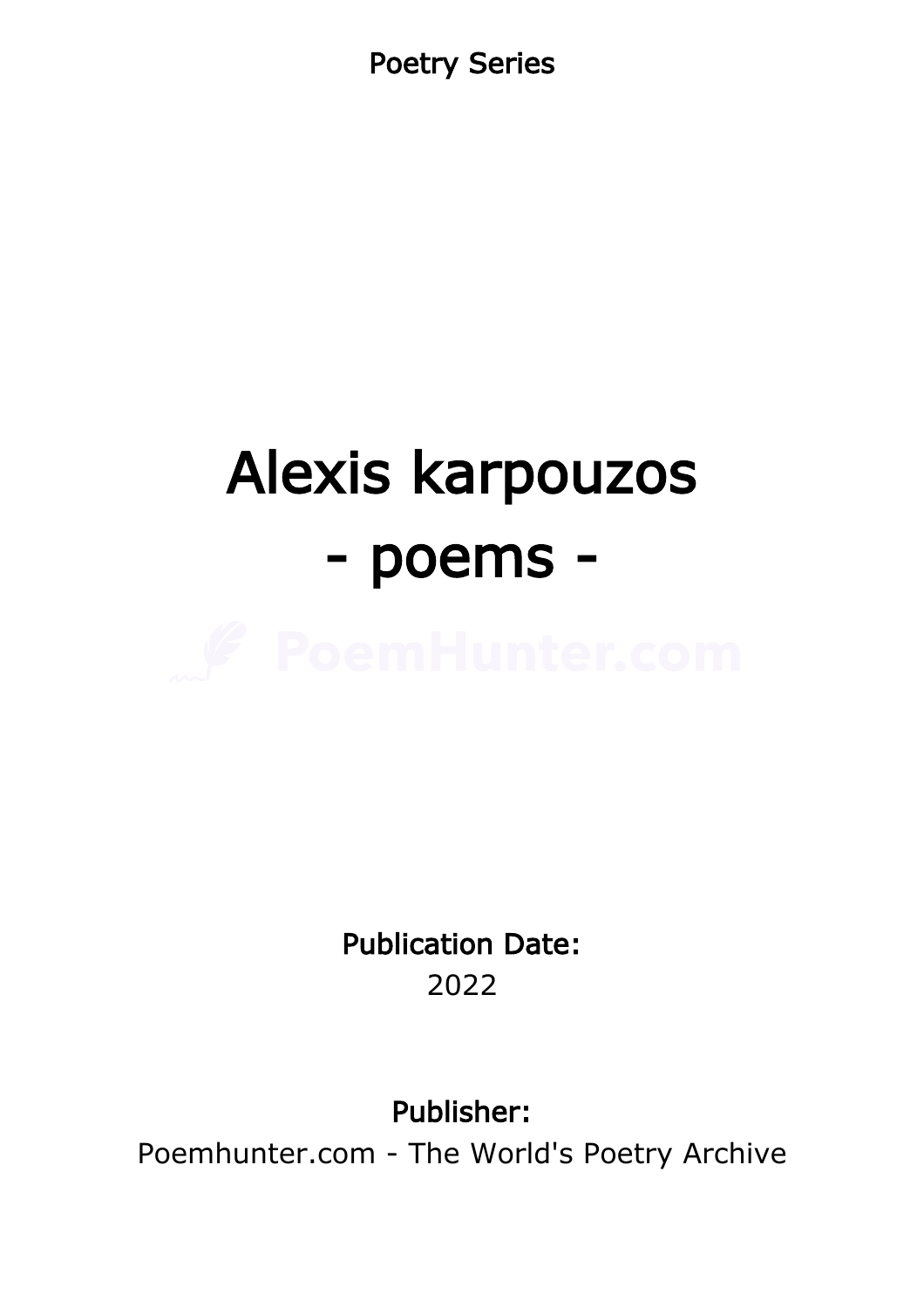## Alexis karpouzos()

Alexis karpouzos is an Greek-born philosopher and author. He was born in Athens on April 9,1967, after attending philosophy and social studies courses at the Athens School of Philosophy and political science courses at the Athens Law School, he continued his studies in psychoanalysis and the psychology of learning. Alexis karpouzos is the Founder of the International Community of Learning, Research and Culture in Greece. Alexis karpouzos Center has contacts and partnerships in 15 countries. More than 12.000 people have participated in the lessons and community's actions. Our goal is to create a spiritual experience in consciousness worldwide where people recognize that we are all part of an interconnected whole. The community's activities include residential courses and conferences. The Community also runs discussion groups, social activities, art workshops, produces events, publishes books and videos in Greece. Apart from its educational and research aspects, the center organizes, develops and takes part in a self-organized actions: ·Art Actions (visual actions, musical actions and drama group) · Cultural Actions (cinema club, dance club) · Socilal Actions (Social Solidarity Clinic, social school, School for migrants and refugees) .

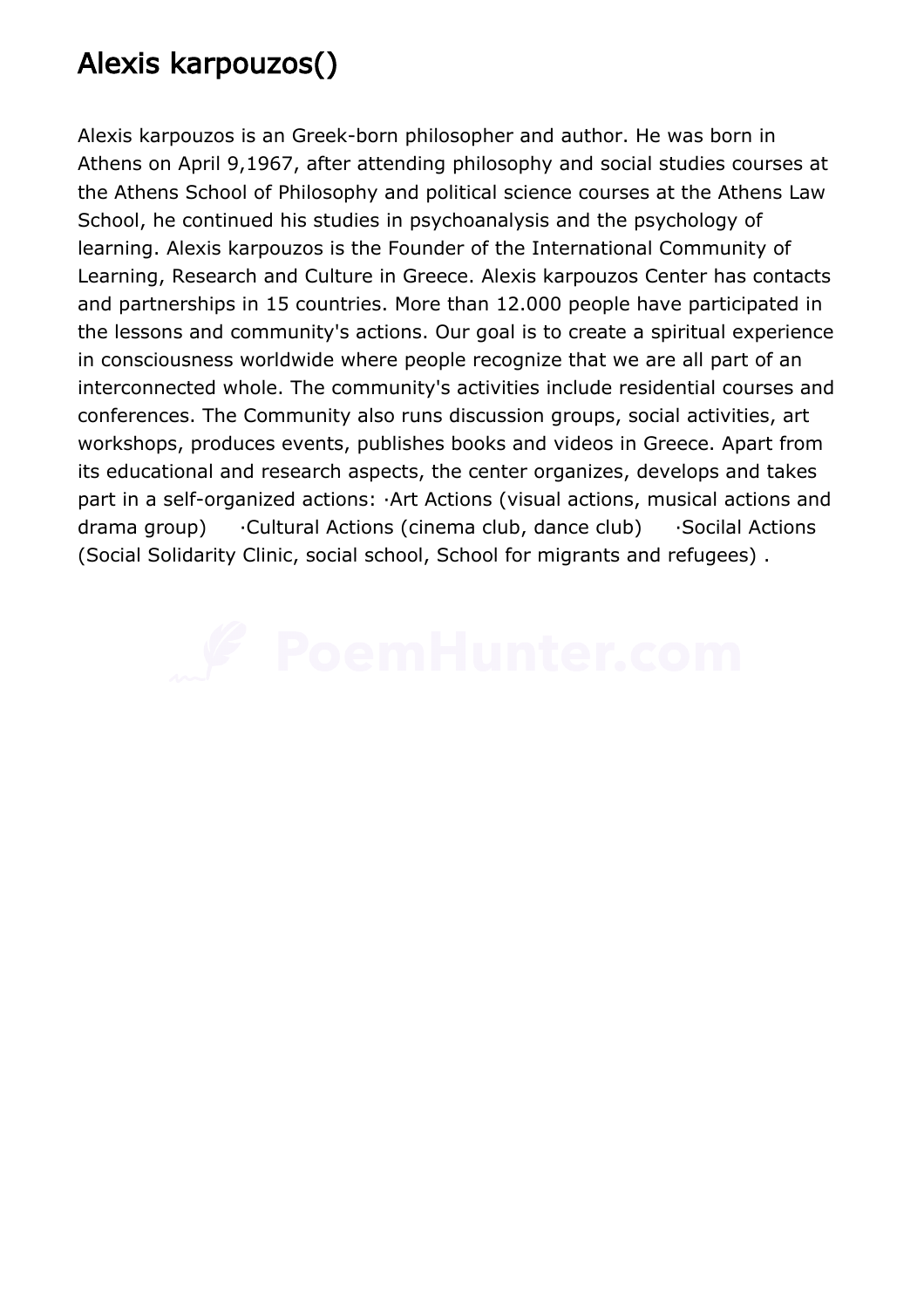#### Darkness Overcomes- Alexis Karpouzos

The tears of a child, the pain of a mother! A heart full of memories of a dead father! Here's so much sorrow, in every eye. Nothing but hurt left here, Nothing but bullets, pain, misery and shattered dreams …. Yet for the children of world only one equation counts: their shared humanity.

We will gather together as brothers, We will gather together as brothers. and we will live in solidarity with others in this world, we are the thirsty souls of a world without divisions. If we merge mercy with might and might with right, then love becomes our legacy and change, our children's birth right. Let's step out of the shade, aflame and unafraid and don't trust any immortalist. The dove will find a resting place!

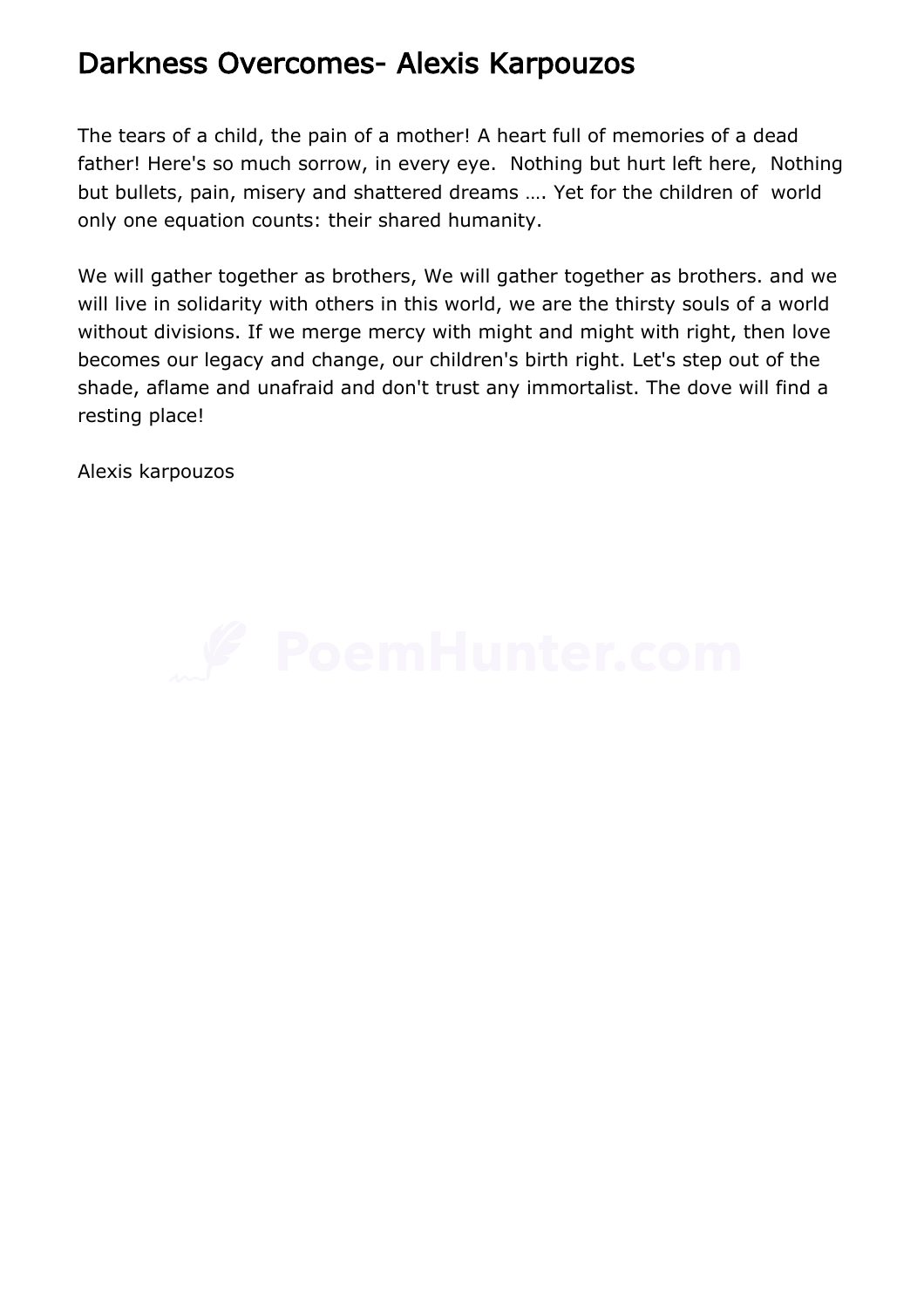## We Are Dead And Alive — Alexis Karpouzos

When day comes we ask ourselves where can we find light in this never ending shade? The loss we carry, a ocean we must wade. We braved the belly of the beast. I have seen you in millions of places. I met you in a million forms. We met among the ruins, the ashes and the bones, we lost them all, but we found each other, I saw your lion heart, and it pulled me. I saw the creation and the destruction in your eyes. I see you here in the mud, on the rock, in the rays of the rising sun. We are Dead and alive, we saw a thousand Christs go by As they went up to Calvary but The dove it found no resting place. You were where our solar system was formed, you whispered something to me for eternal love and then you fell from my hands and everything became fire. All the myths always showed you.

We are man and woman, plant and stone, amorphous and form, swallow and eagle, snake and gazelle, fantastic creatures of the depths. They crucified us, beat us, tied us to poles and burned us, wrapped us in gold and silver jewelry, then exalted someone in the world and then we were ridiculed. We stood together in front of the executive detachment, our bodies pressed against each other for the last time, flesh by flesh, as we became utensils for the spirit. But don't forget You are my brother, my sister, my child. I took care of you from infancy and you took care of me. We were lovers and friends, we recognized each other with countless disguises, here on one side and there on the other. And in the end, there were no sides at all, only this magnificent loop, this One Circle — majestic, magnificent, royal, timeless, utterly mysterious and towering above all things. Print me in your heart, love is as strong as death '. Does not matter. You are inside me and I am inside you and we will compose again a humanity committed to all cultures, colors, characters, and conditions of man.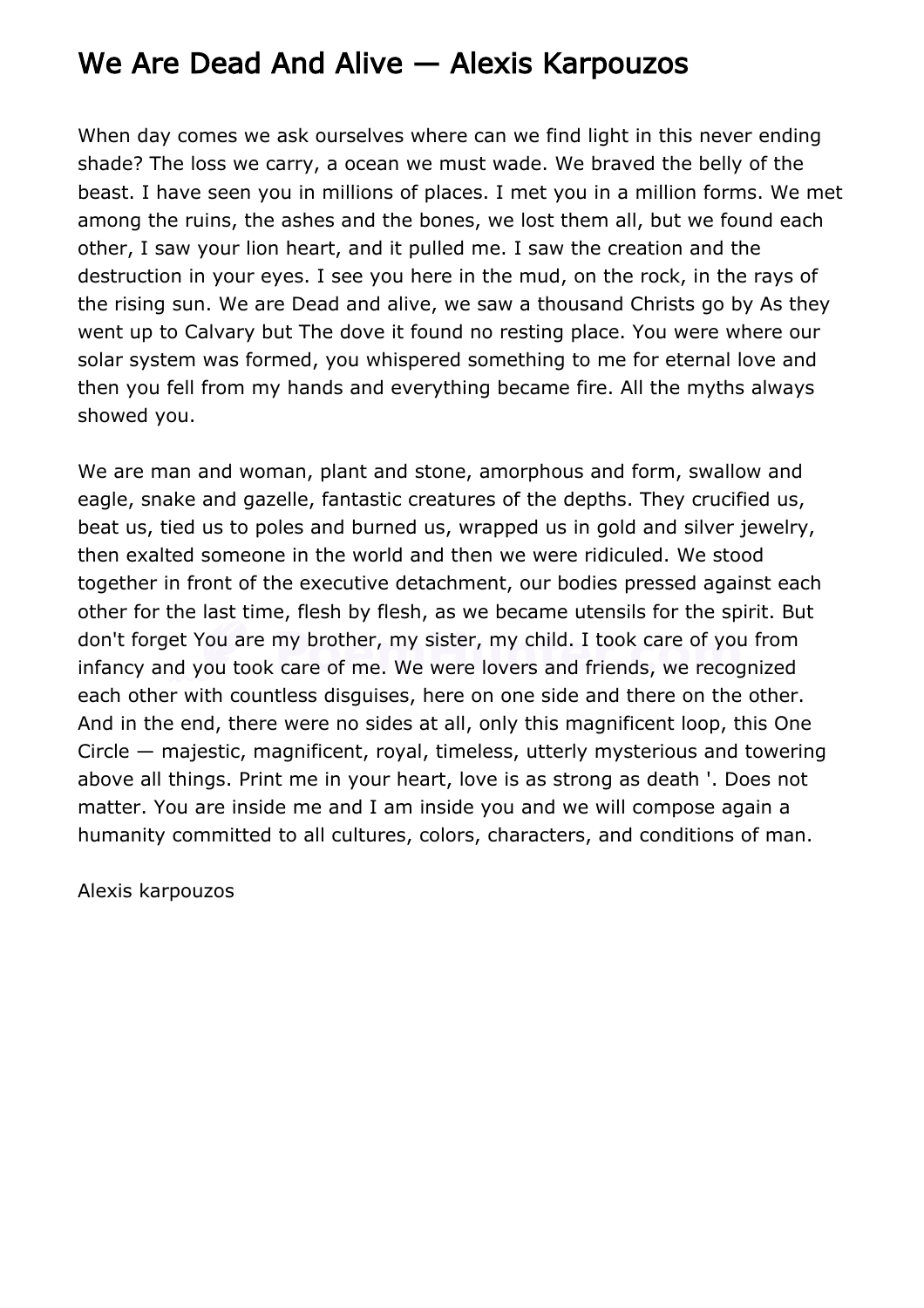#### Endless Love - Alexis Karpouzos

When day comes we ask ourselves where can we find light in this never ending shade? The loss we carry, a ocean we must wade. We braved the belly of the beast. I have seen you in millions of places. I met you in a million forms. We met among the ruins, the ashes and the bones, we lost them all, but we found each other, I saw your lion heart, and it pulled me. I saw the creation and the destruction in your eyes. I see you here in the mud, on the rock, in the rays of the rising sun. We are Dead and alive, we saw a thousand Christs go by As they went up to Calvary but The dove it found no resting place.

You were where our solar system was formed, you whispered something to me for eternal love and then you fell from my hands and everything became fire. All the myths always showed you.

We are man and woman, plant and stone, amorphous and form, swallow and eagle, snake and gazelle, fantastic creatures of the depths. They crucified us, beat us, tied us to poles and burned us, wrapped us in gold and silver jewelry, then exalted someone in the world and then we were ridiculed. We stood together in front of the executive detachment, our bodies pressed against each other for the last time, flesh by flesh, as we became utensils for the spirit.

But don't forget You are my brother, my sister, my child. I took care of you from infancy and you took care of me. We were lovers and friends, we recognized each other with countless disguises, here on one side and there on the other. And in the end, there were no sides at all, only this magnificent loop, this One Circle - majestic, magnificent, royal, timeless, utterly mysterious and towering above all things. Print me in your heart, love is as strong as death '. Does not matter. You are inside me and I am inside you and we will compose again a humanity committed to all cultures, colors, characters, and conditions of man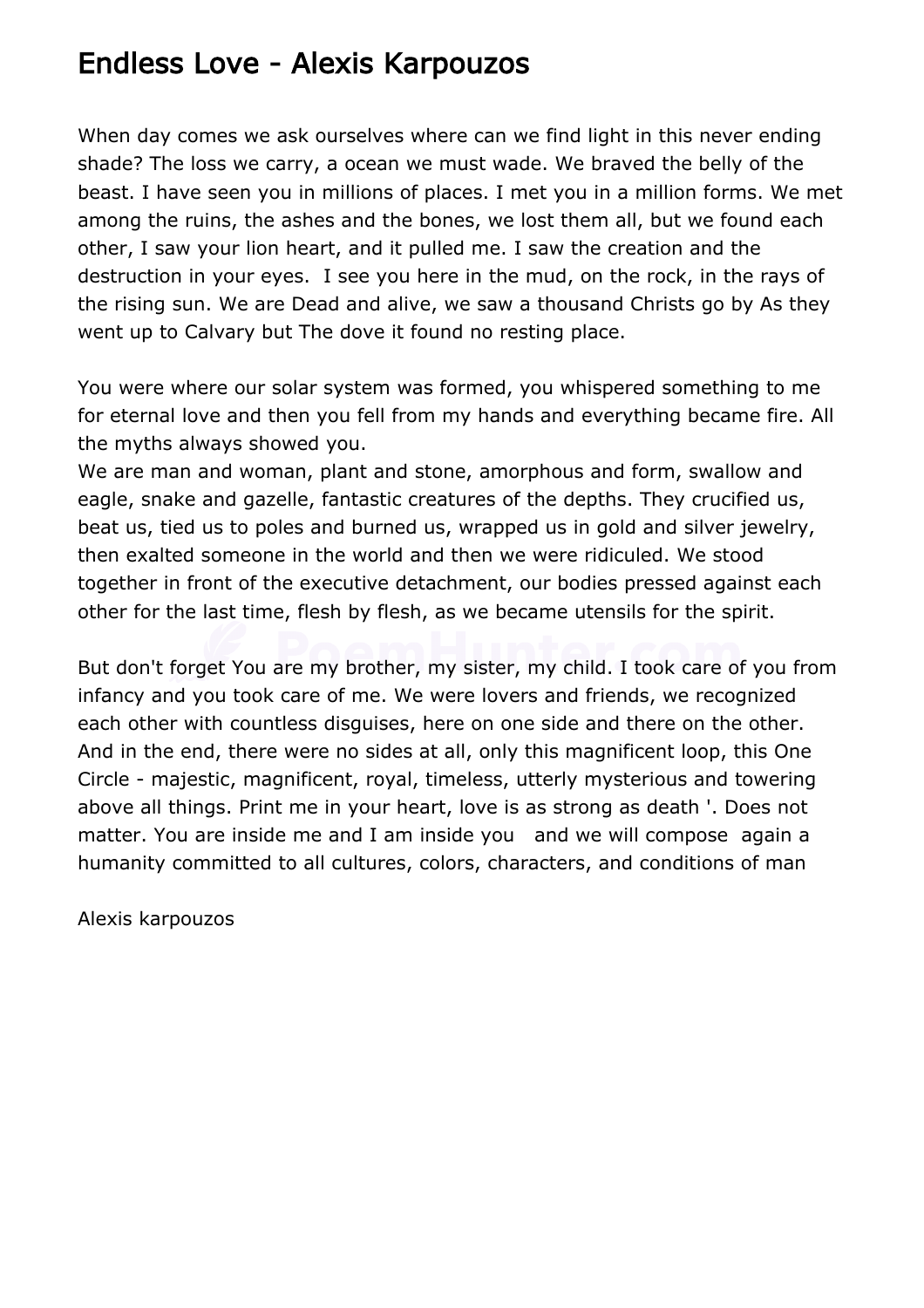## The Children Of World - Alexis Karpouzos

The tears of a child, the pain of a mother! A heart full of memories of a dead father! Here's so much sorrow, in every eye. Nothing but hurt left here, Nothing but bullets, pain, misery and shattered dreams …Yet for the children of world only one equation counts: their shared humanity. We will gather together as brothers, We will gather together as brothers. and we will live in solidarity with others in this world, we are the thirsty souls of a world without divisions. If we merge mercy with might and might with right, then love becomes our legacy and change, our children's birth right. Let's step out of the shade, aflame and unafraid and don't trust any immortalist. The dove will find a resting place! !

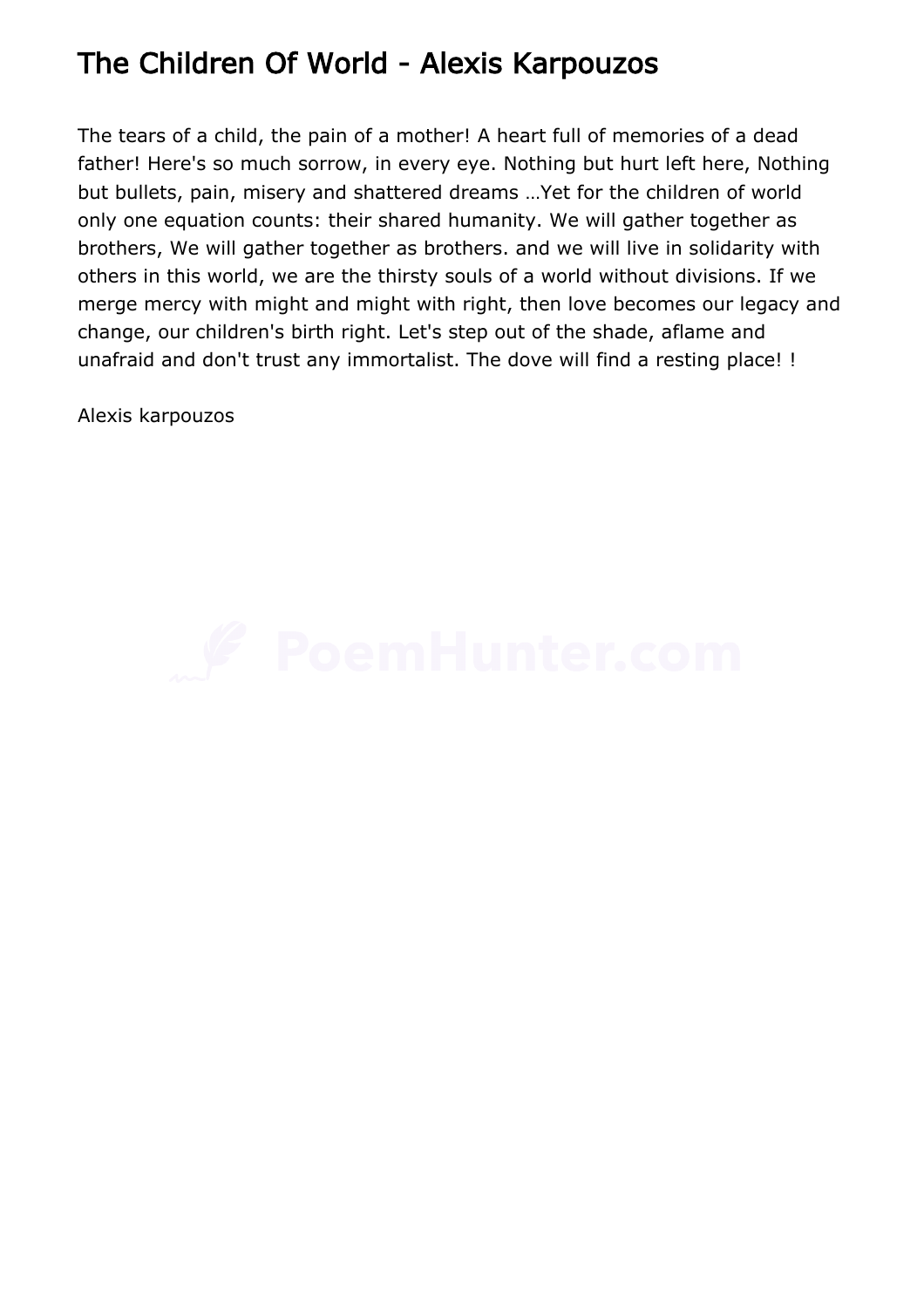## The Earth Wonders — Alexis Karpouzos

The sky touches the face of the blue earth and whispers, ''I am so yours''. The earth wonders, ''How could that be. You are boundless. You have so starries jewels in your treasure, stars, suns and moons, and i, I am little, I have no own light. And Beyond that, in the modern era, in the Barbaric greed of civilization, I feel, a thousand deaths on my body, no more flowers left to bloom, no more harvest to reap, tears have become irony, fades daylight''.

And the sky replies, ''I know, They came with iron chains,

claws sharper than the wolves,

came hordes of hunters with perverted eyes of contempt. But, even if your tears are restive your heart glistening in trampled darkness'

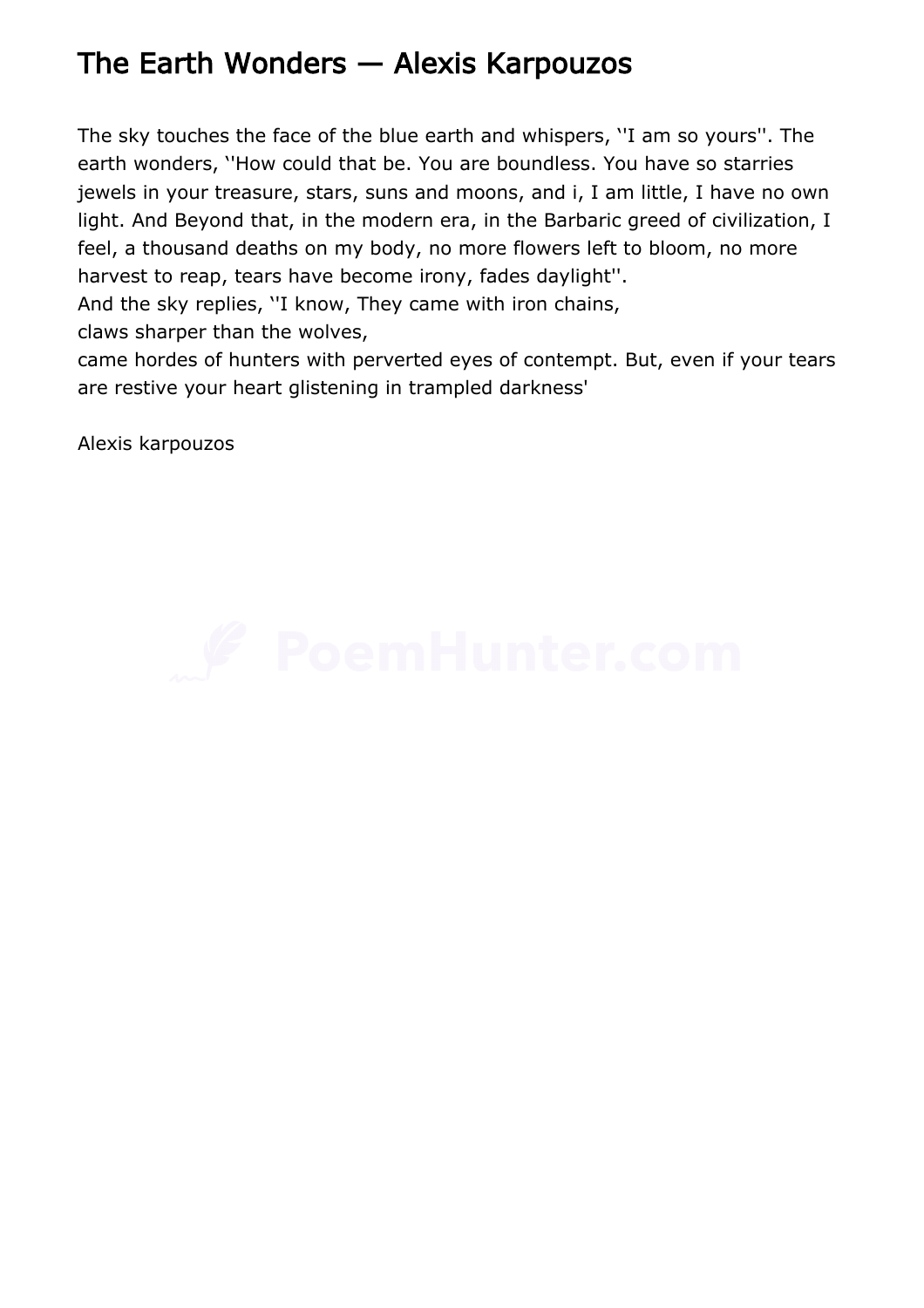## With Humble Heart - Alexis Karpouzos

All this universe, to the furthest stars, all beyond them, is your flesh, your soul. And one day, under the great sky in solitude and silence, with humble heart shall I stand face to face with the abyss, then, I think, i will understand why there is such a play of colors on clouds, on water, and why flowers are painted in tints, why there is music in leaves, and why the waves sending their chorus of voices to the heart of the listening earth when I sing to make you dance.

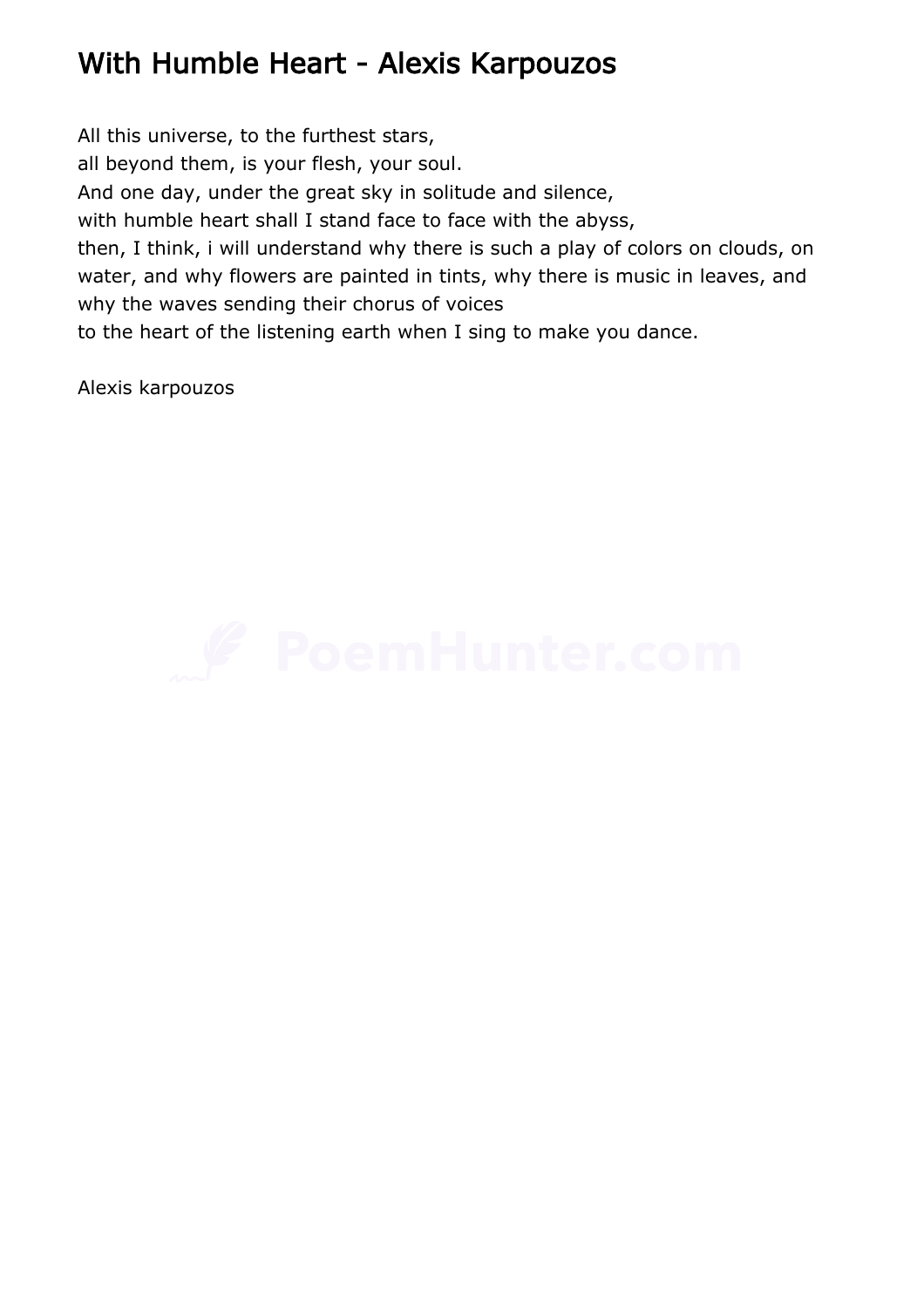## Life And Death - Alexis Karpouzos

One day, it was a day and all the unborn begun in the abyss on which forms and worlds are built, all the unborn leaped into being and the immortal's gradual birth mid hope and agony is began. One more step, and all is sky and earth, to whatsoever living form I turn I see my own body with another face, comrades and powers and children of the unseen, travelers through the outmeasuring, space and the timeless time.

We Looking to find our souls in all that vast, million universes, light-bubbles of a immensity ocean. Life, death, — death, life, forms of Janus, disguises of integral unity

Hey human, on thy wings thou bearest high,

Glory and disdain, godhead and mortality, ecstasy and pain.

in the obscure depths and on the sublime heights the miracle goes on, the miracle, our hearts, the tiny temples of the vastness of Infinity..

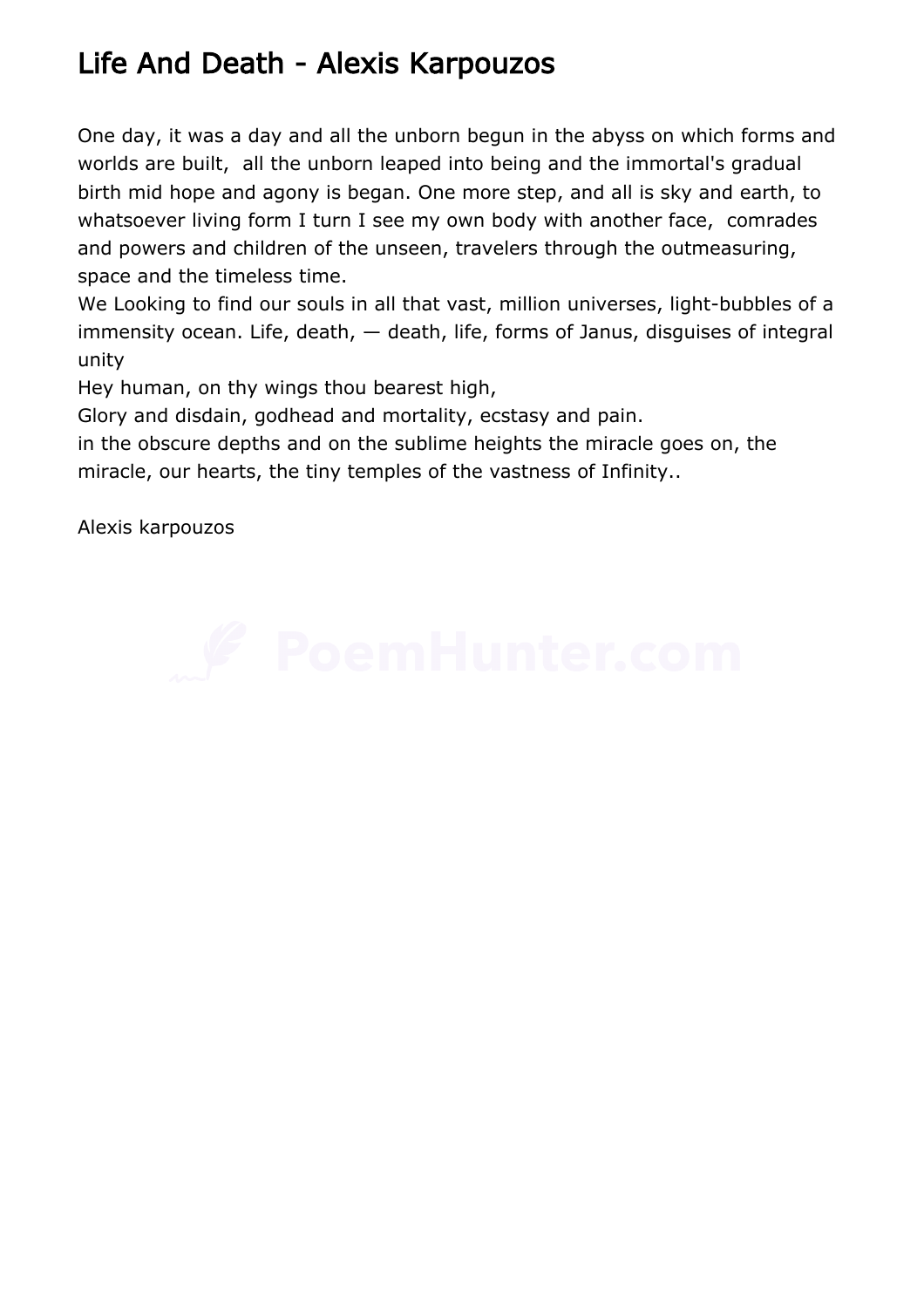# Jour Après Jour - Alexis Karpouzos

Jour après jour, mon voyage se termine, les mots s'éteignent sur la langue, et le moment est venu de se réfugier dans une obscurité silencieuse. et un jour, sous le grand ciel dans la solitude et le silence, avec un cœur humble je me tiendrai face à face avec l'abîme alors, je pense, je comprendrai pourquoi il y a un tel jeu de couleurs sur les nuages, sur l'eau, et pourquoi les fleurs sont peintes en teintes, pourquoi il y a de la musique dans les feuilles, et pourquoi les vagues envoient leur chœur de voix au coeur de la terre d'écoute quand je chante pour te faire danser.

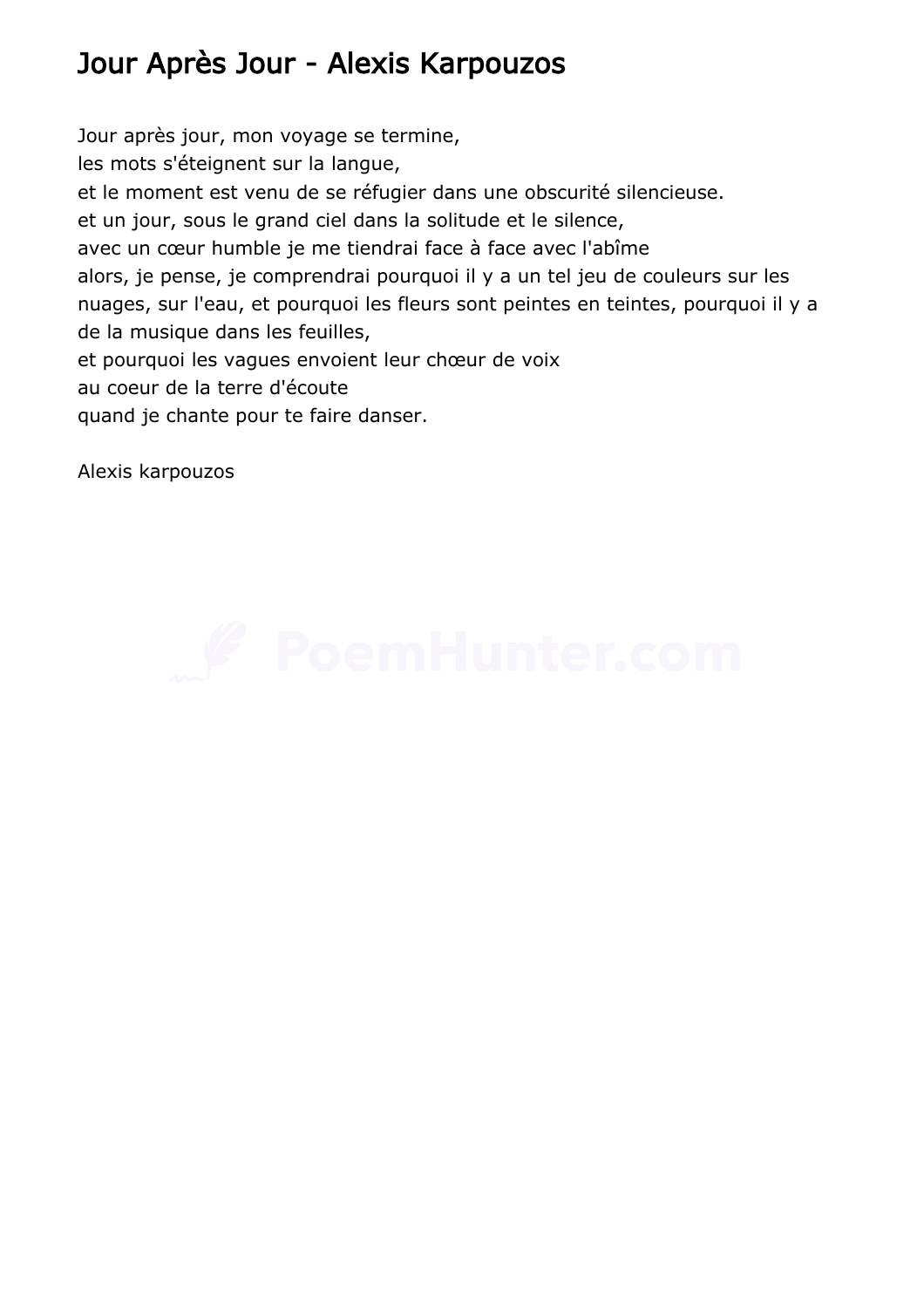## Don't Give Up On Love - Alexis Karpouzos

I thought that my voyage had come to its end at the last limit of my power, that the path before me was closed, that possibilities were exhausted and the time come to take shelter in a silent obscurity, But I find that thy will knows no end in me. And when old words die out on the tongue, new melodies break forth from the heart; and where the old tracks are lost, new country is revealed with its wonders. So, don't give up on love when it seems that all is lost, for there is always life if we're prepared to pay the cost.

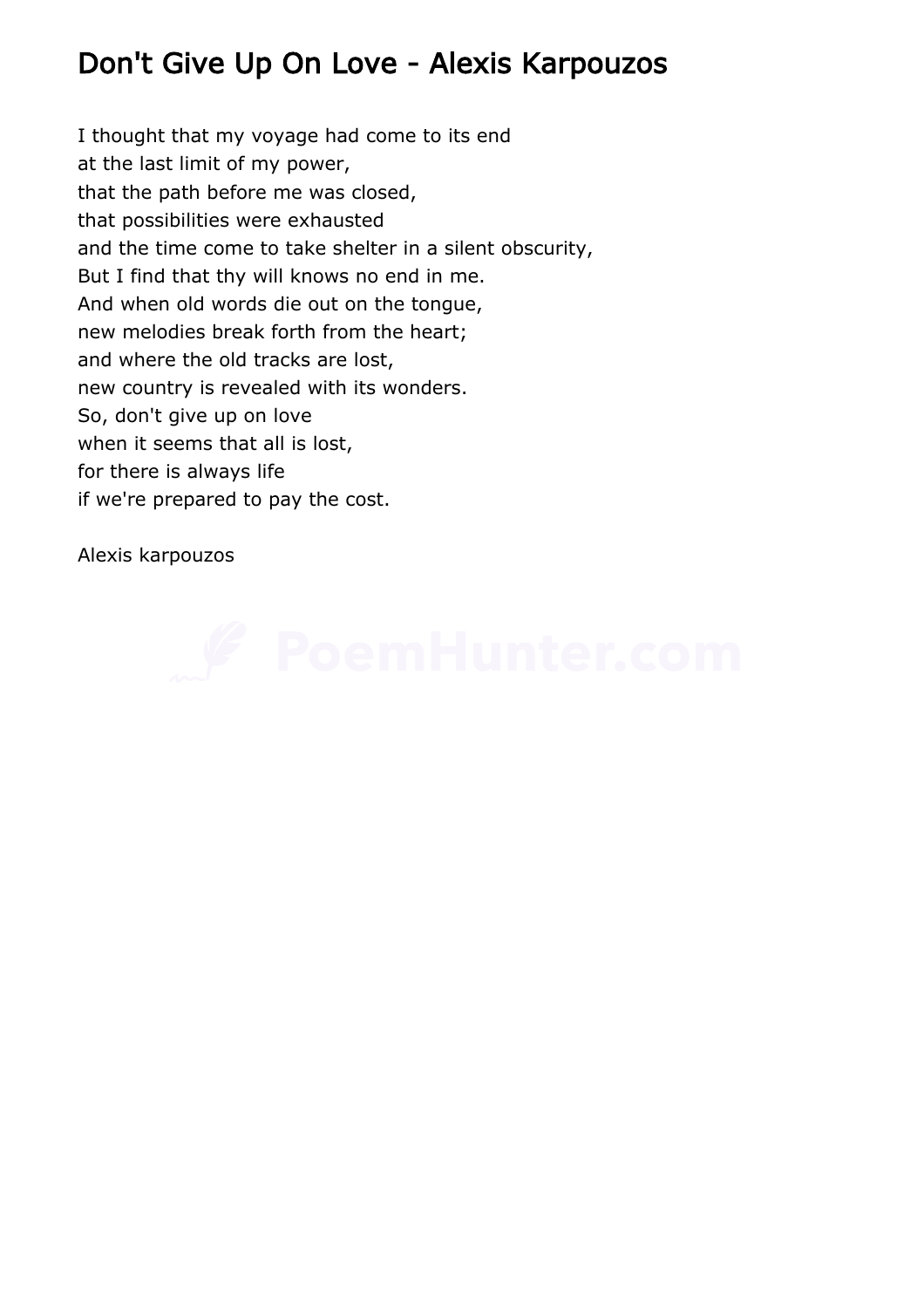#### Is Our Fate - Alexis Karpouzos

i know that i shall meet my shadow, one day, is our fate.

I know that, someday, the light ends for us and the deadly gravity will absorb us. But then, without space and time, without life and death, the infinite pieces will be reunited, a deeper union through the tranquility of silence will be born. And again, a magician spark will shine and a ocean of souls will flood the universe and will give birth to stars and grief. And maybe, just maybe, in another heaven, my dreams will be your dreams. You see, everything repeats itself and everything will be reincarnated in different forms. An incredible miracle, carefree, and we live in it. Please, stand still and breath the generosity of the miracle. The miracle is folded into your heart.

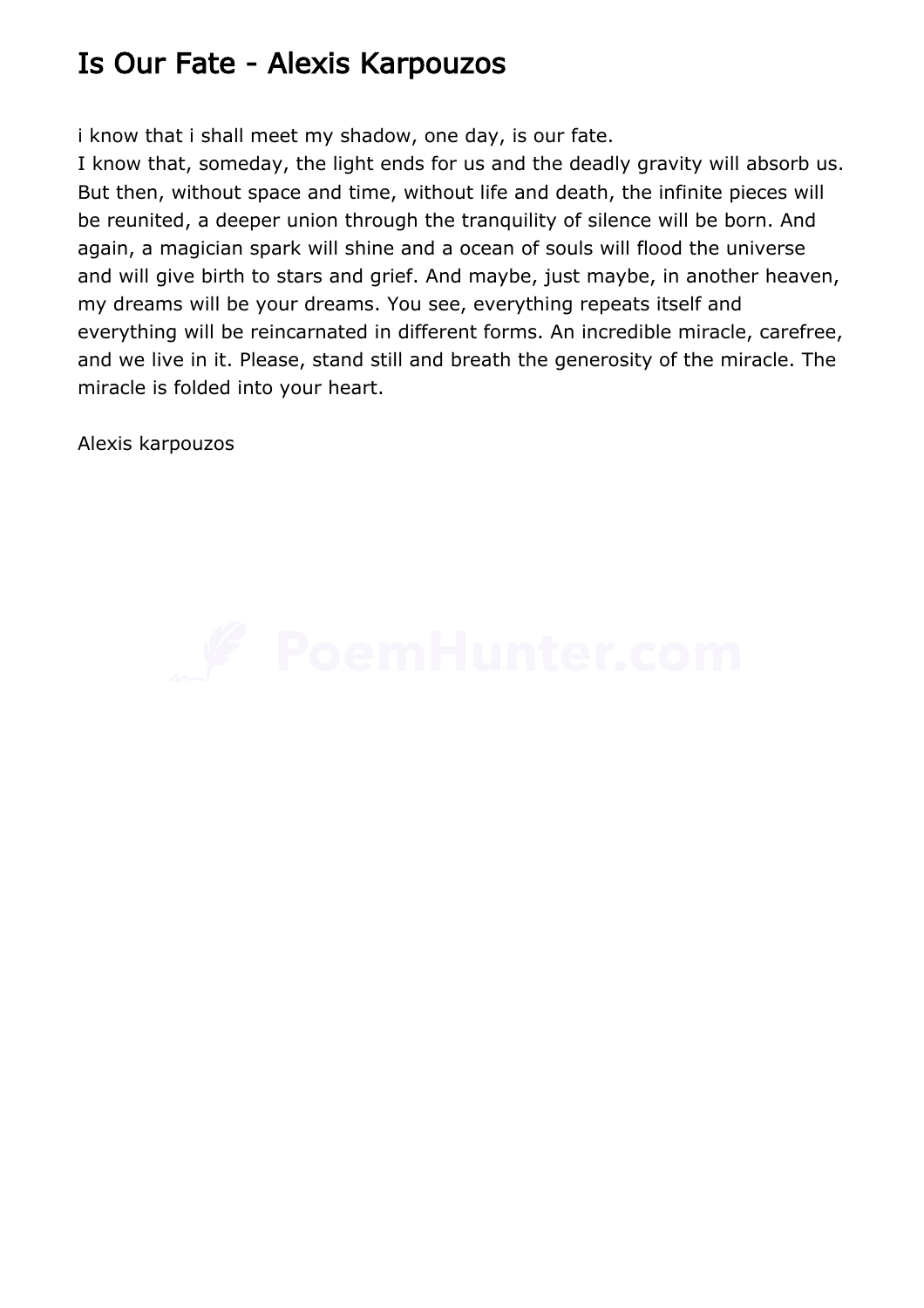## The Earth Ponders- Alexis Karpouzos

The earth ponders, 'I feel, a thousand deaths on my body, no more flowers left to bloom, no more harvest to reap, tears have become irony'. The sky touches the face of the blue earth and whispers, `I am so yours'. The earth wonders, `How could that be. You are boundless. You have so starries jewels in your treasure, stars, suns and moons, and I, I am little, I have no light'. And the sky replies, Haven't you noticed? Your bosom is as green and your heart glisterning in trampled darkness.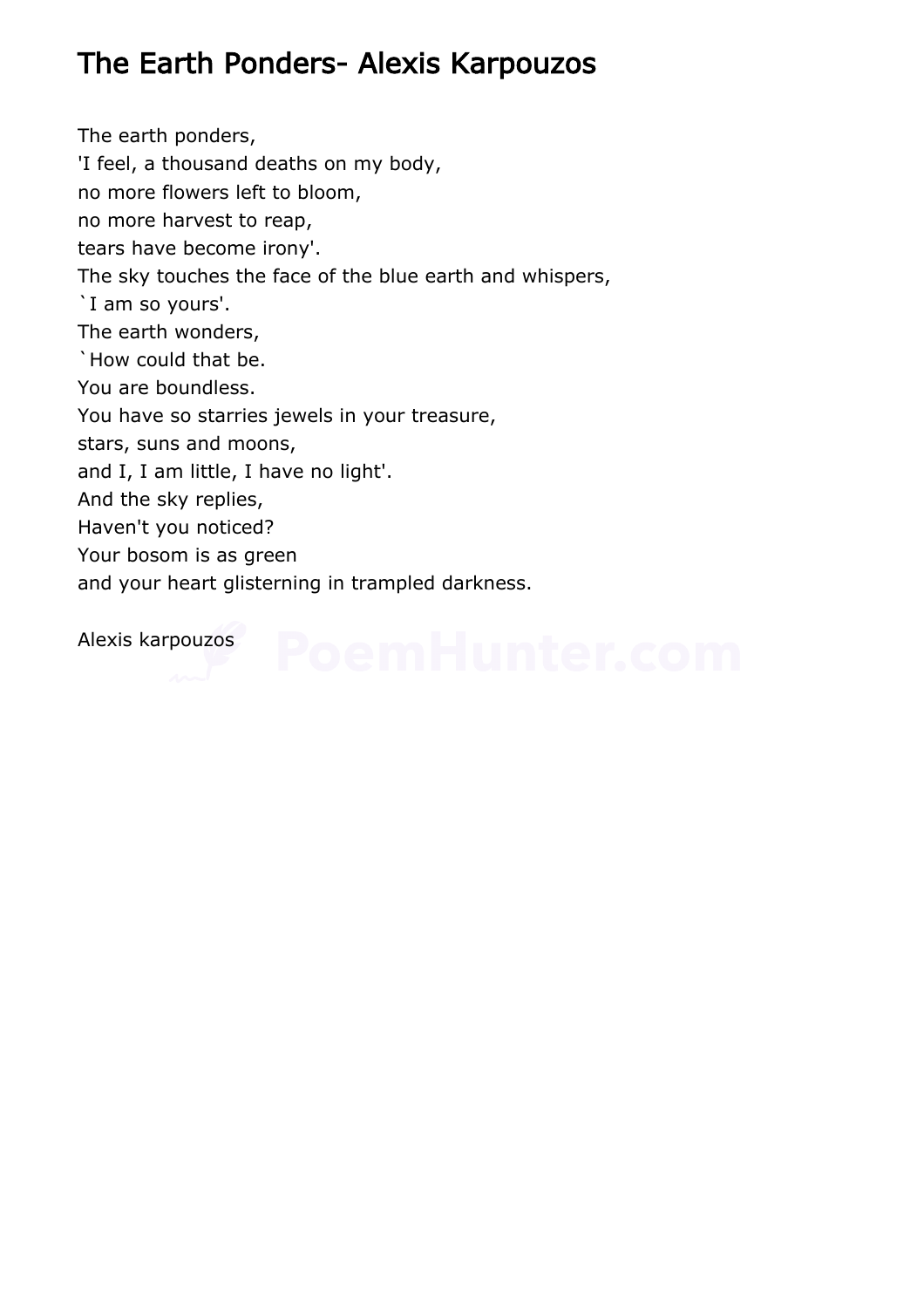## Day After Day - Alexis Karpouzos

Day after day, my voyage ends, the words die out on the tongue, and the time come to take shelter in a silent obscurity. and one day, under the great sky in solitude and silence, with humble heart shall I stand face to face with the abyss then, I think, i will understand why there is such a play of colors on clouds, on water, and why flowers are painted in tints, why there is music in leaves, and why the waves sending their chorus of voices to the heart of the listening earth when I sing to make you dance.

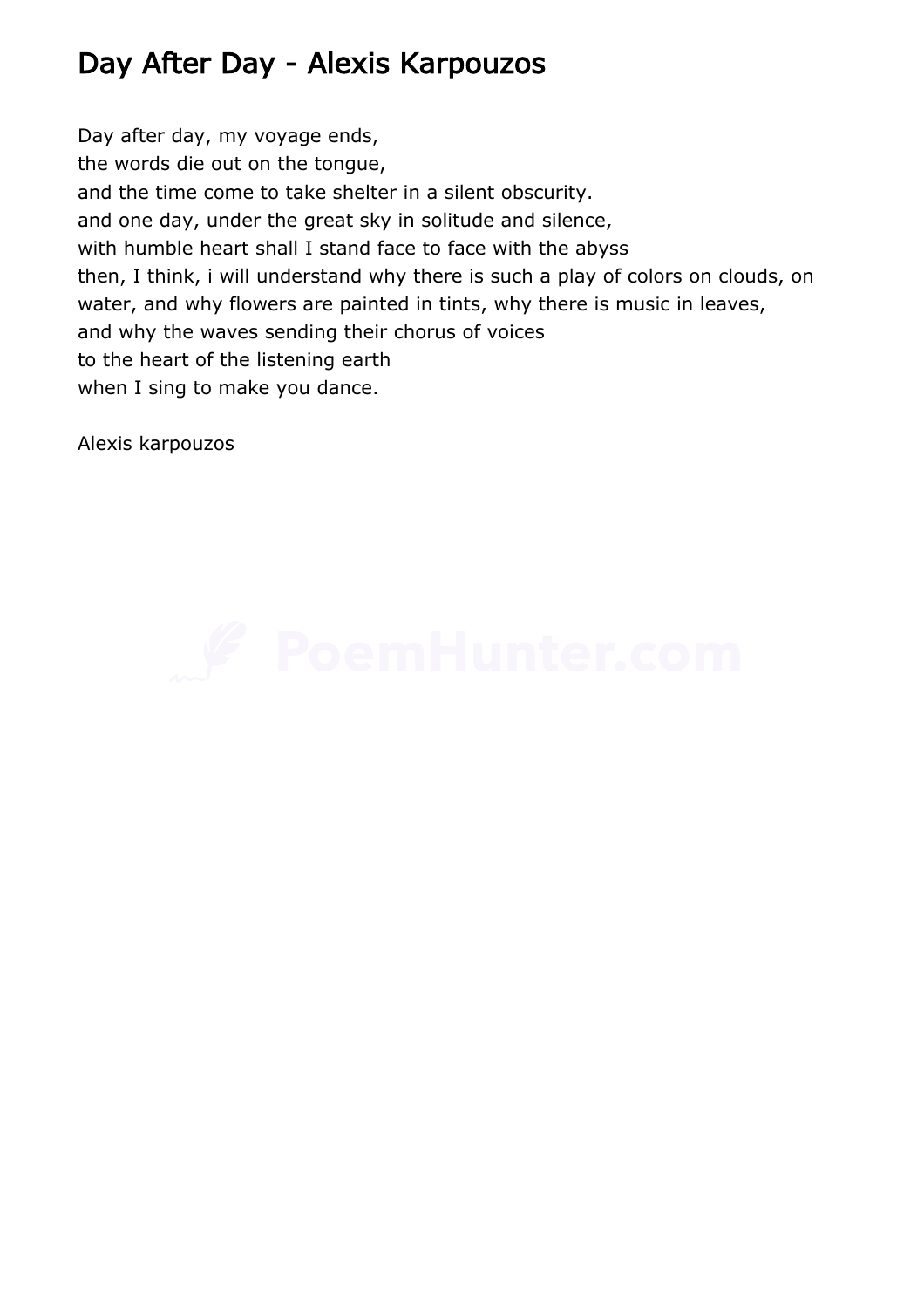#### Love- Alexis Karpouzos

Why must I lose everything I own? Why must I lose all I have loved All that I desire, all that I've known? Time is Relentless, dauntless. Like a fleeting moment, like a speck of dust In a quick heartbeat, in a fleeting breath Loss descends like darkness Like the deep calm of death. but love Declares a war on loss, on the inevitable, asserts its arrogance, love shines its sword. Such valiance is what makes one stand Without fear or dilemma, unguarded Challenging death's aggressive blows. Yet again and again, life's designs must fail. Yet there is a need so great, a longing so strong Time's lesson unheeded, all defeats ignored Love asserts its arrogance, love shines its sword. 'You're not real, death, you do not exist' Life asserts proudly, as death smirks on Pride stands firm, love marches ahead Knowing unknowingly…. that all will be gone. that the Tears evaporate.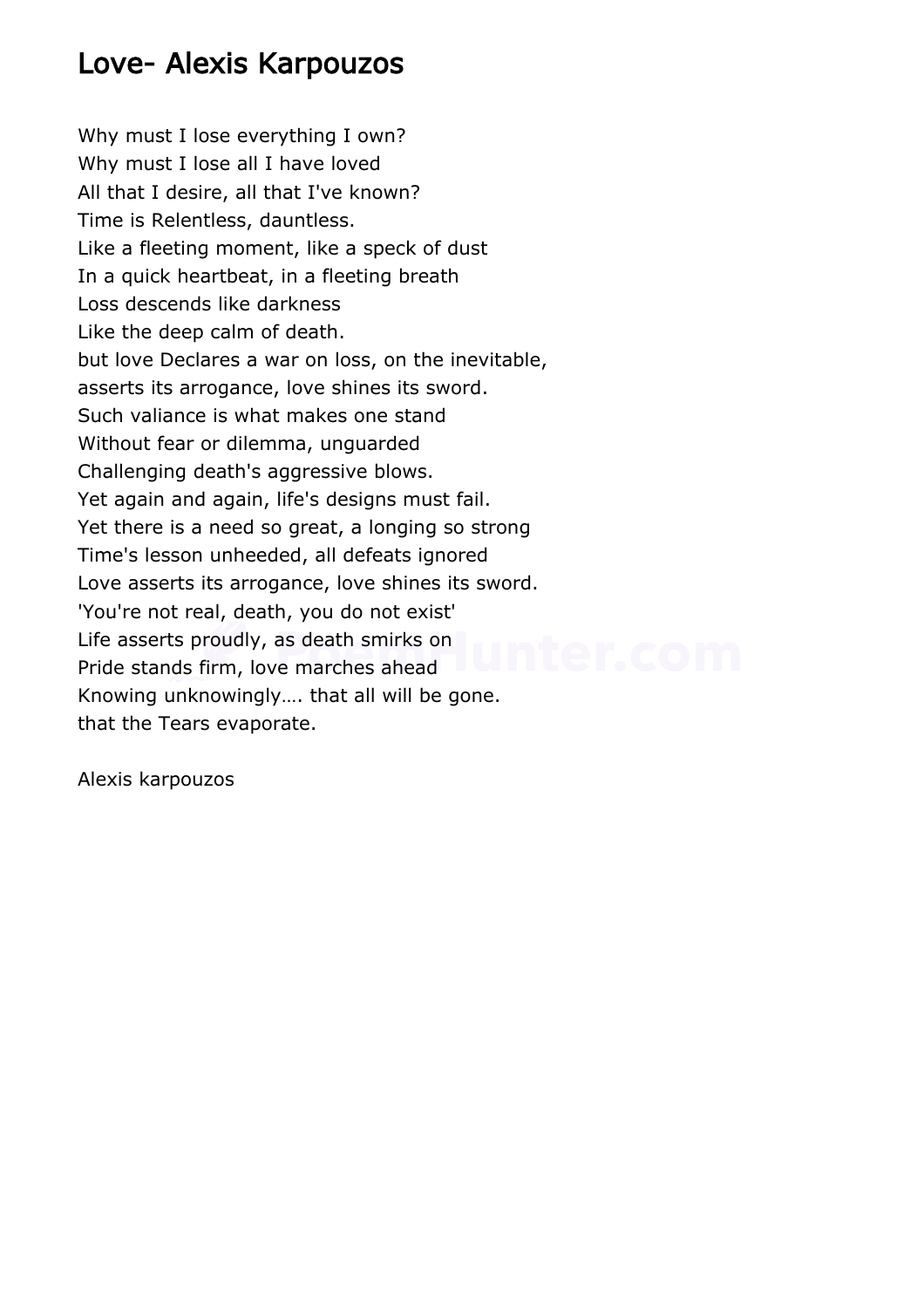## The Empty Day - Alexis Karpouzos

To whom I can stretch out my hand in the somber desert? Who will accompany me on the empty night? Who will give me a fiery day? Who will bring back the sea that left? Oh never let the parting sun, no star is ever lost we once have seen, the long rains will continue to fall.

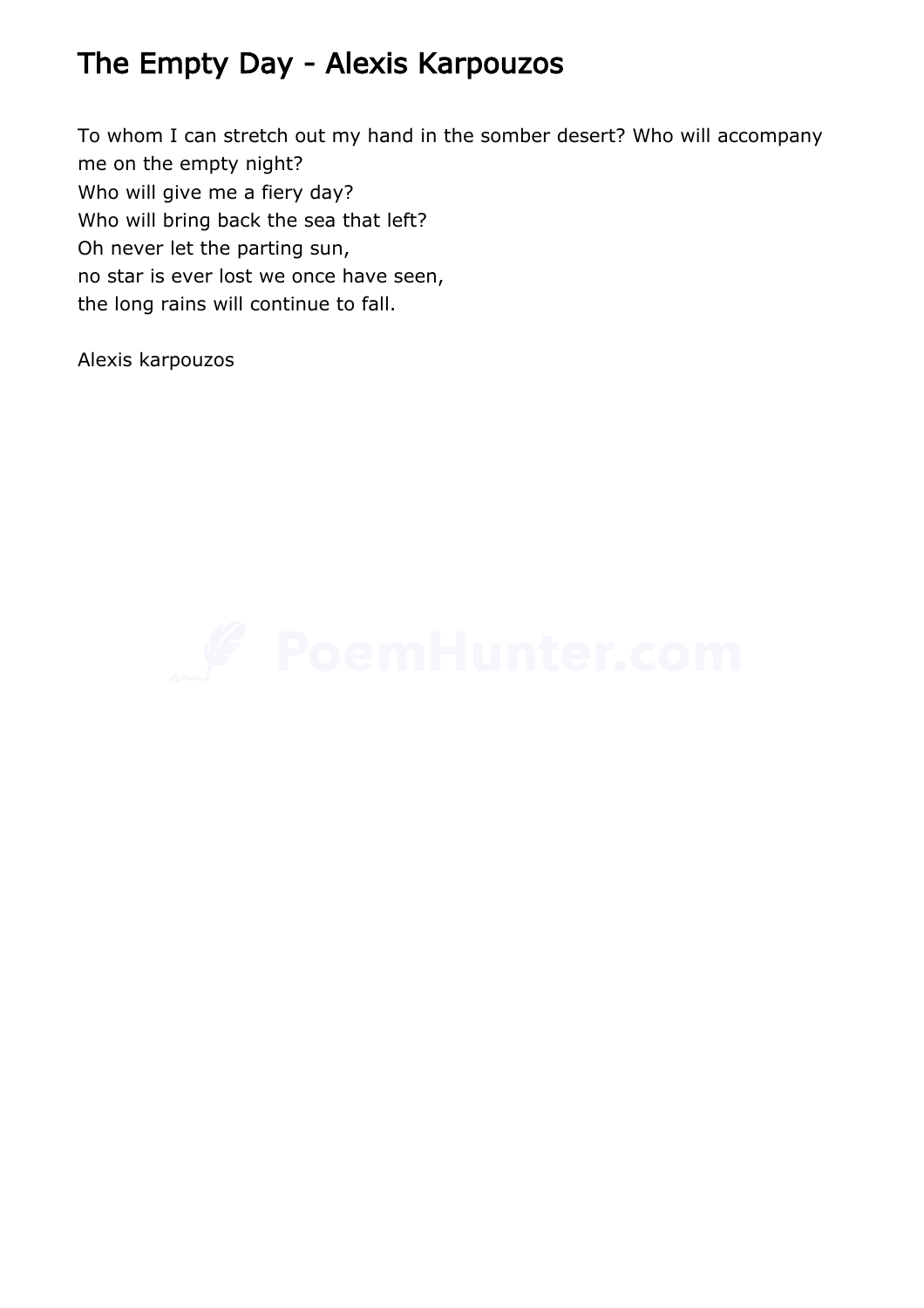# I' M Human - Alexis Karpouzos

I have many fathers and I have many mothers And I have many sisters and I have many brothers My brothers are black and my mothers are yellow And my fathers are red and my sisters are white. And I am over fifty thousand years old And my name is human And I live from light and I live from love And I live from the air and I live from the bread And I know someday, we will live together And we will be loved And the planet Earth It will belong to all of us, to all our brothers, animals, plants and lakes, rivers and mountains. And everyone will have what they need

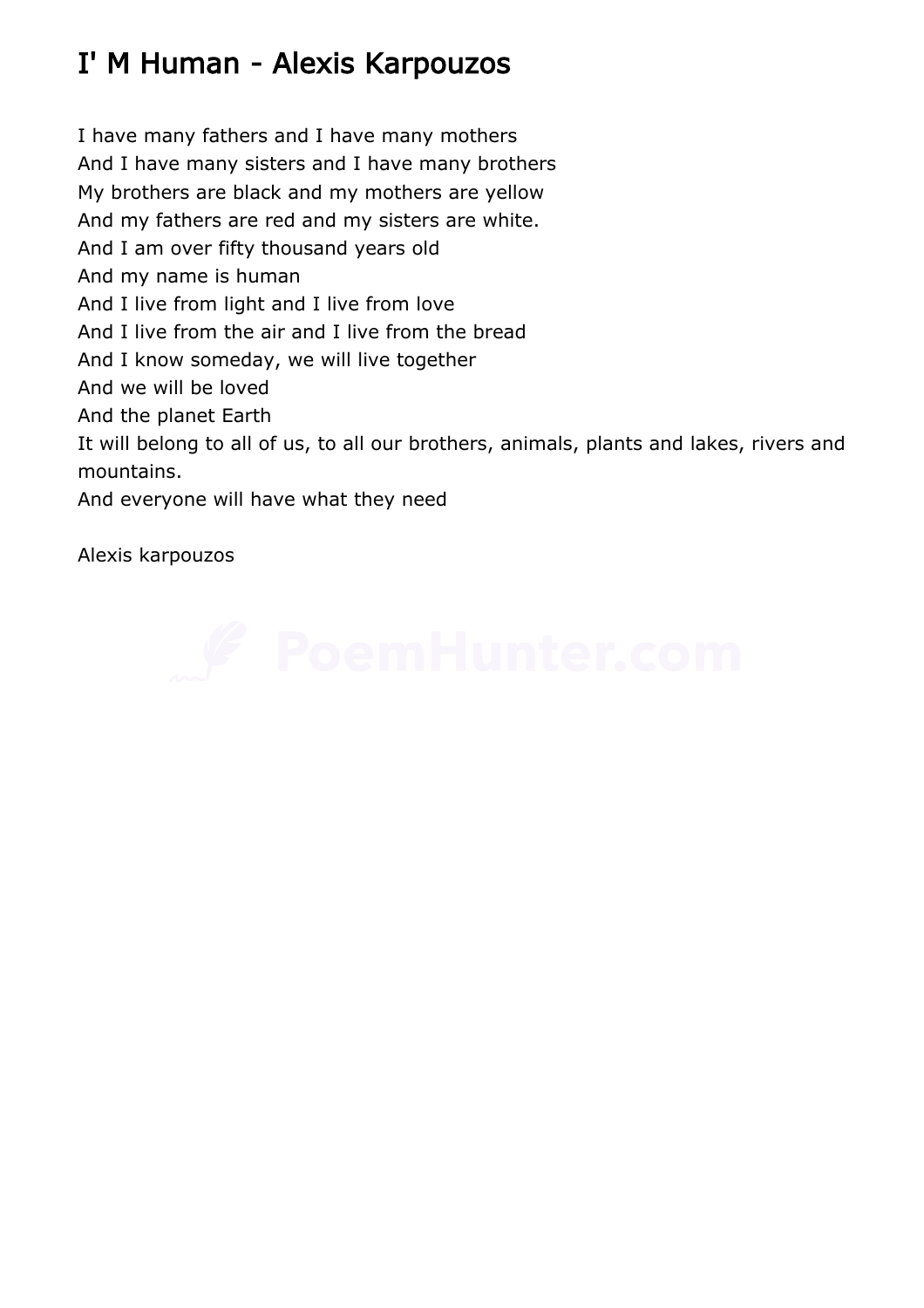# The Heart Of Man - Alexis Karpouzos

Listen,

if stars are still lit it means there is someone who needs them. It means someone wants to love, Why then do we feel so much pain and heaviness of heart? are we waiting for something, regretting anything? To whom I can strech out my hand in the somber desert? Who will accompany me on the empty night? Who will give me a fiery day? Who will bring back the sea that left? No hope here. Torment is certain. Without sacredness in the emptiness of this world of ours, the heart of man fades like a flower. Suddenly, the shuddering of the heavens penetrating my soul, Oh never let the parting sun, no star is ever lost we once have seen, the long rains will continue to fall.

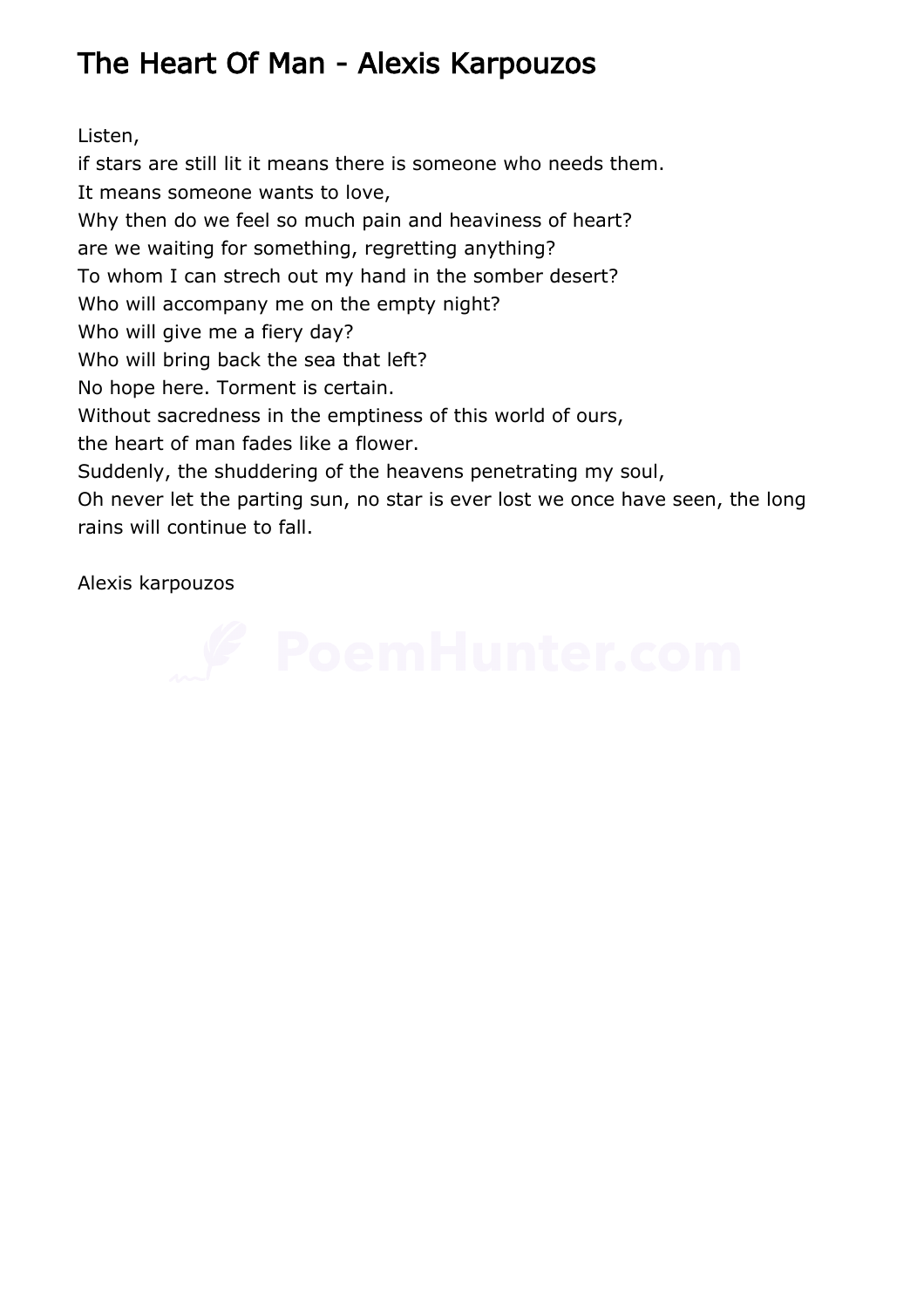## The Gods Are Silent - Alexis Karpouzos

The gods are silent in a naked sky, the stars glitter, but the eyes of human are closed, looking through the shadows. If the Mountains fall and seas divide life brings men into deep waters, not to drown them, but to cleanse them. To live a life that matters, make the house, where Gods may dwell, there, in the temple of the soul we will not die an unlived life. we will not live in fear of falling there, the dark stars waiting with their light to draw the veil from truth.

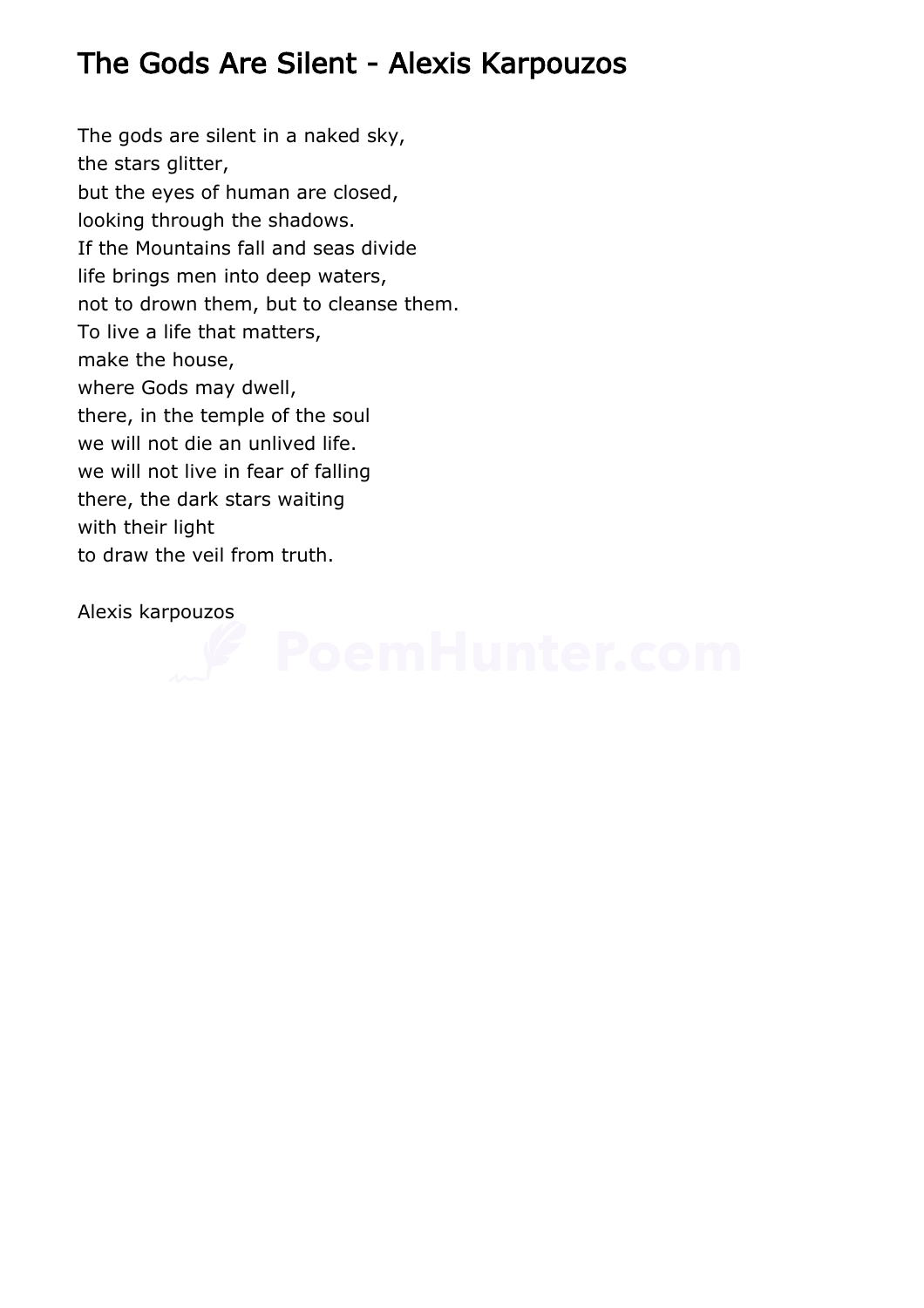## The Visions Of Grace - Alexis Karpouzos

I'm looking for the face i had before the world was made.

I was the primordial flaring forth, the gravitational waves, the whirling galaxies, and the exploding supernovas that would become stars and planets. I was the steaming planet Earth, the bacteria awash in the sea, and the early eukaryotes and multicellular animals. I exploded in the Cambrian explosion, stumbled onto land, walked with dinosaurs, saw trees and flowers appear, walked upright in Africa, and walked on the moon. I felt the embrace of gravity. I was one with all that had been and all that was to be. I experienced subjective mystical communion with the evolutionary, emergent universe. I was the universe. We know not where the journey leads, nor whether a final destination is even a meaningful concept. The attraction is the inherent thrill of participating in a grand creative endeavor for which participation is its own reward.  $\circled{c}$